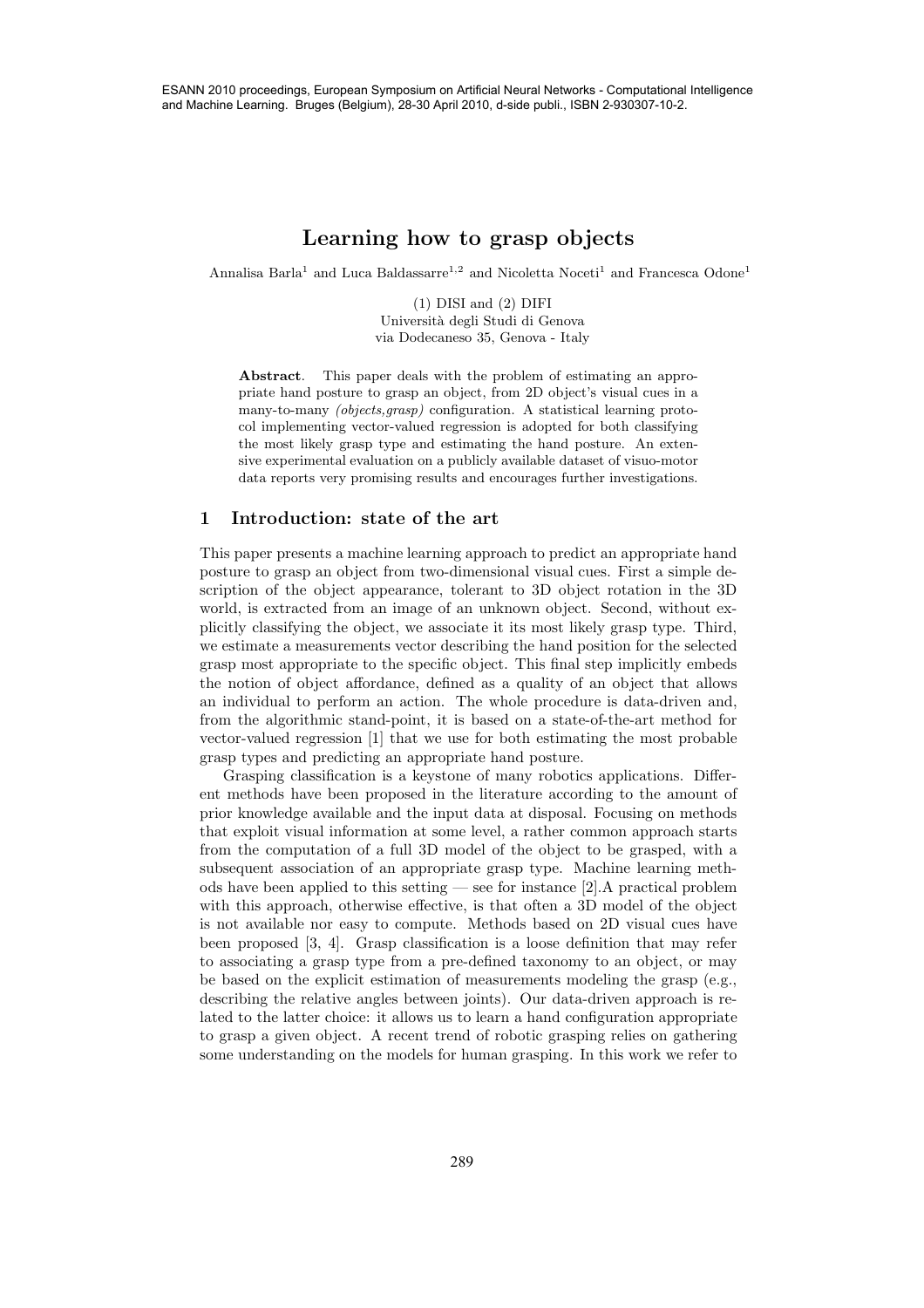human grasp classification (i.e., our data are originated by grasping actions performed by humans) and discuss how a possible grasp appropriate for an object may be estimated before actual grasping occurs. If a mapping from human to robot grasping is available, the proposed work may be applied to human-oriented robotic grasp learning — see, for instance, [5].

The paper contributions are two-fold. First, a real world application of a recently proposed algorithm for vector-valued regression that we apply on two different levels of the abstraction process. Second, an effective grasp classification strategy, based on visual cues, that allows to predict an appropriate hand position before the actual grasping takes place. The perception-to-action-map we consider is many-to-many: different objects can be grasped in the same way and the same grasp can be applied to more than one object. This fact poses a serious problem when, given a visual instance of an object, we want to estimate the hand posture in order to grasp it, since we first have to determine which grasp type to apply. The approach adopted in a simplified one-to-one framework [6] to learn a vector valued model on all training examples will fail in this case. The learning model would average the hand postures associated to the same object, yielding a configuration that does not represent any actual grasp (although it could carry information on the object volume). 2900 ESAN 2010 proceedings, European Symposium of Artificial Neural Neural Networks - Computers - Computers - Computation (i.e., and a statistical Neural Networks - Computation (i.e., and a statistical Networks - Computat

We deal with this problem with a two steps procedure: first we apply the vector-valued regression model to associate to a given image of an unknown object a set of possible grap types. Then the most likely grasp is used to activate a visuo-motor regression module trained on pairs (object, grasp) related to a specific grasp type. This module returns an estimate of the hand position for the given grasp type most appropriate for the (unknown) object under consideration. This final step is implicitly related to the object affordance, that is, the same



Fig. 1: Distance matrices between hand postures specific to a volunteer/subject. For a given (subject, grasp type) pair the images show the color-coded normalized distances between hand postures for different objects and repetitions. The block structure of the matrices indicates the distinctive affordances of the objects.

grasp type (say, tripodal) applied to different objects will originate different hand positions, closely related to the object's size and consistency, see Figure 1.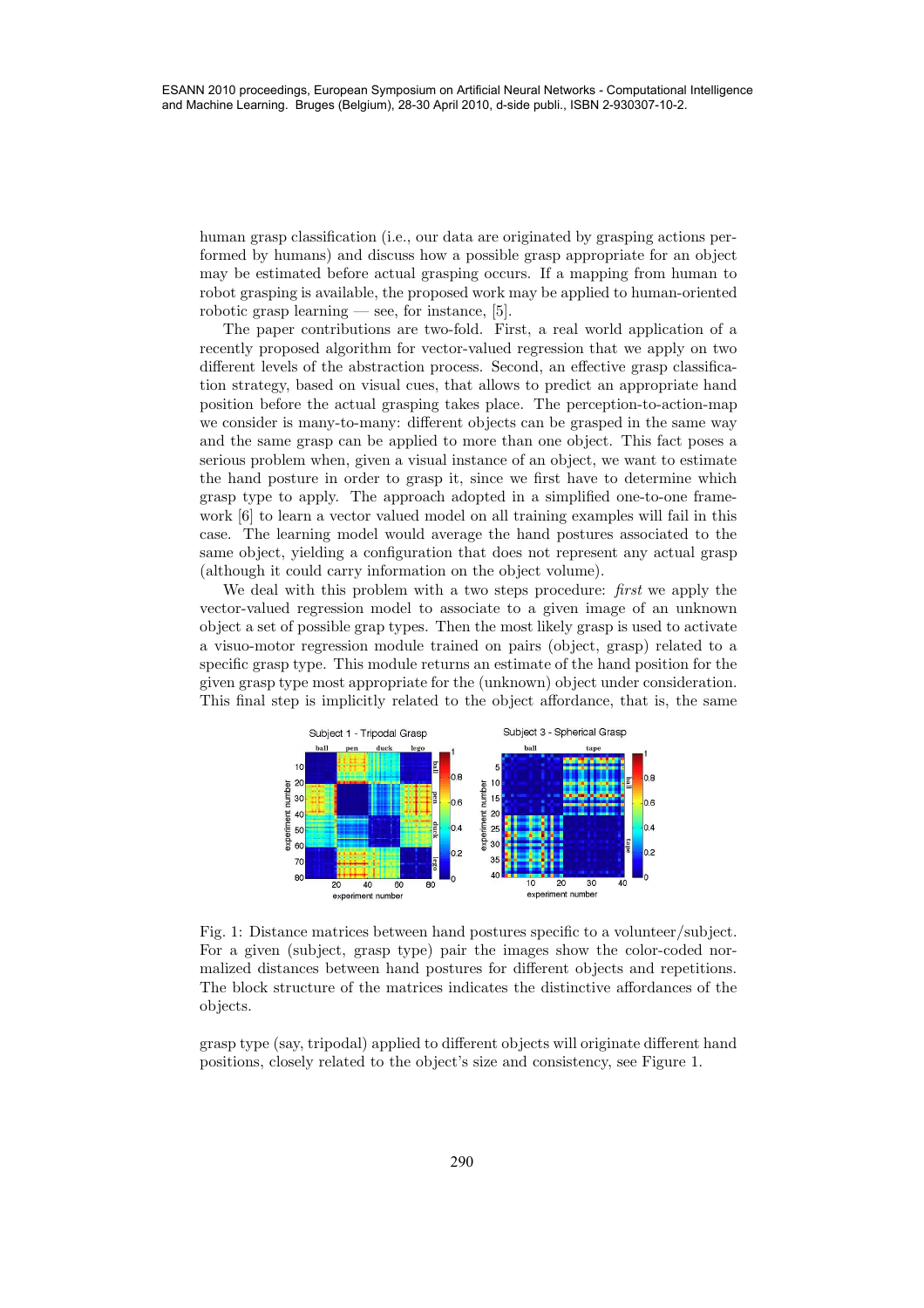The experimental analysis, based on a recently published multi-modal database of grasping actions, the VMGdB  $[7]$ , shows that  $(i)$  the results obtained in the grasp type classification phase are very satisfactory, even with rather poor visual representations; *(ii)* preliminary results on the final regression phase speak in favour of the proposed strategy, but a more principled error evaluation is needed. Indeed, adopting conventional distance measures (e.g., the Euclidean distance) to estimate the similarity between real and estimated grasps does not take into consideration both the fact that, given a grasp, one or more fingers could be at rest (or, else, could be in any position without affecting the effectiveness of the grasp), as well as the presence of possible correlations among fingers. Ongoing research is addressing this issue. 291 ESANN 2010 proceedings, European Symposium on Artificial Neural Networks - Computational Intelligence

# 2 Experimental Set up and data preparation

The set-up we refer to considers grasping actions performed by humans, and exploits multi-modal information: the object to be grasped is observed by a video-camera that registers the object appearance, while the grasping action is measured by a sensorised glove worn by the performing actor. The input data we use are about grasping actions performed by 20 human volunteers, grasping 7 different objects in various ways from a set of 5 possible grasp types. Table 1 reports the 13 (object, grasp) actions included in the dataset. Each volunteer repeats a given (object, grasp) action 20 times. Thus, the whole dataset contains 5200 grasping actions, where each pair is associated to 400 examples<sup>1</sup>.

|               | Tripodal | Spherical Pinch |     | Cylindrical | Flat |
|---------------|----------|-----------------|-----|-------------|------|
| <b>BALL</b>   | 400      | 400             |     |             |      |
| <b>PEN</b>    | 400      |                 | 400 |             |      |
| <b>DUCK</b>   | 400      |                 | 400 |             |      |
| <b>PIG</b>    |          |                 |     | 400         |      |
| <b>HAMMER</b> |          |                 |     |             | 400  |
| <b>TAPE</b>   | 400      | 400             | 400 |             |      |
| <b>LEGO</b>   |          |                 | 400 |             | 400  |

Table 1: The (object,grasp) pairs included in the VMGdB [7] (see text).

The representation of visual information follows the solution proposed in [6]: in each image a set of keypoints is randomly sampled, every keypoint is represented with a SIFT descriptor. The keypoints are then clustered and a visual vocabulary is built. All images are divided in 4 quadrants and each quadrant represented with respect to the vocabulary, with a nearest neighbour approach. A frequency histogram of the visual features of each quadrant is built and, finally, the 4 histograms are concatenated, obtaining the final representation of the image. We set the size of the vocabulary equal to 20 words. For what con-

 $1$ A detailed account of the data used is available [7]. Here we consider image frames extracted from the lateral view, cropped on the object region, and the 22-dimensional sensor measurements acquired by the CyberGlove measuring the angles of the hand joints.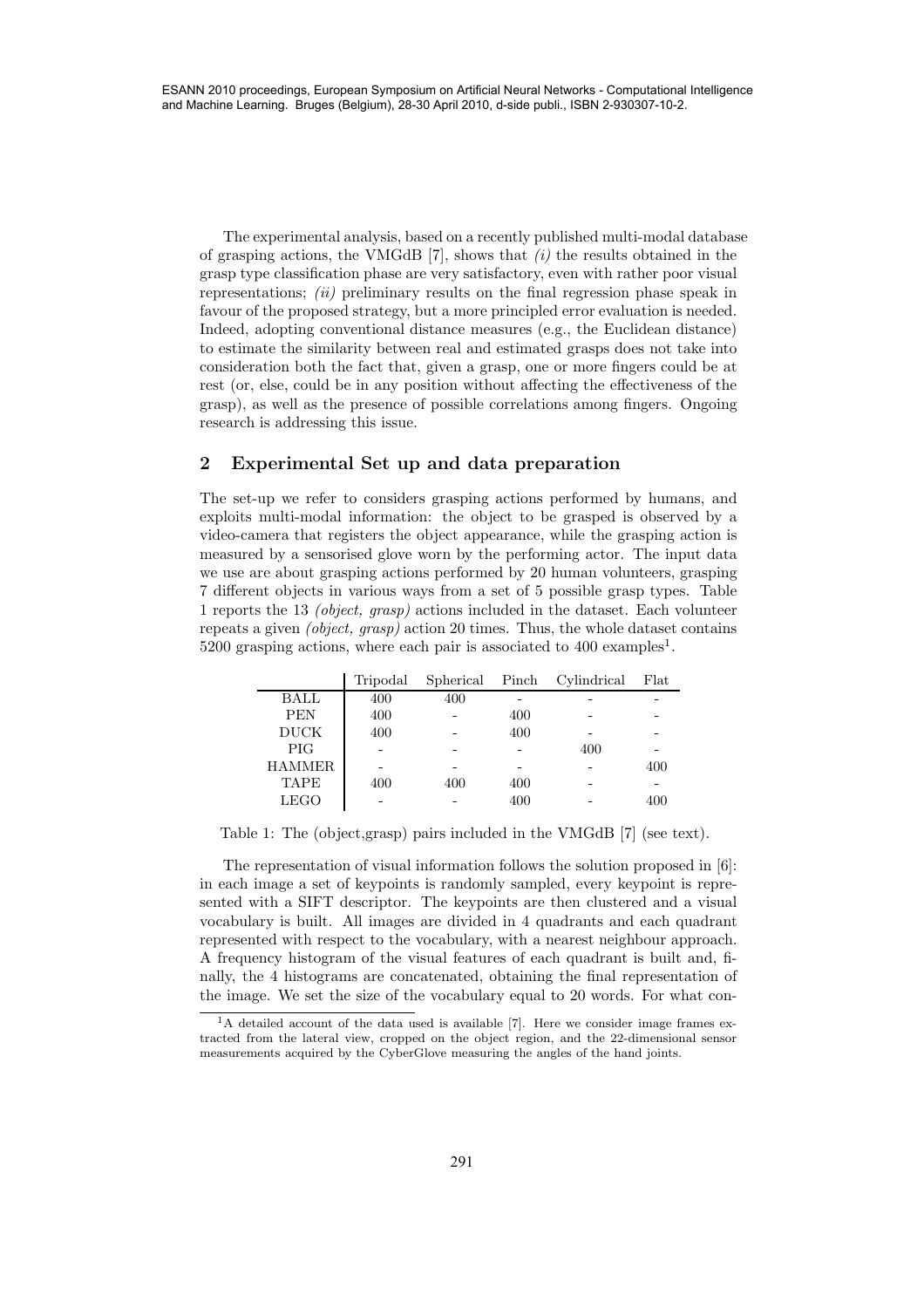cerns motor information we adopt a simple normalization of the measurements acquired by the CyberGlove, dividing each element by 22 ∗ 255.

Since the proposed approach is based on learning from examples, the available 5200 data are organized in training and test sets as follows. Each group of 400 grasp actions is divided in two, where 200 actions are used for testing. From the remaining 200 actions we draw with no repetitions 10 actions for 10 times. We thus obtain 10 different training sets of 130 examples, allowing us to check the dependence of the solution with respect to the specific data choice, and a test set of 2600 examples.

# 3 Statistical Learning Protocol

The learning system consists of a cascade of two different learning modules. Both parts rely on a vector-valued regularization approach [1], which showed to be very flexible as a regression tool as well as a classifier.



Fig. 2: A schema of the two statistical learning modules. On the left the multicategory classifier associating to a visual representation the most likely grasp types; on the right the 5 vector-valued regressors (one per grasp type) associating measurements of hand positions to visual representations.

Let us first describe some key points of regularization methods in the vectorvalued case. Following the classical schema of statistical learning, we assume to be provided with a training set of input-output pairs  $\{(\mathbf{x}_i, \mathbf{y}_i) : \mathbf{x}_i \in \mathbb{R}^p, \mathbf{y}_i \in$  $\mathbb{R}^d\}_{i=1}^n$ . Our aim is to estimate a function  $\boldsymbol{f}: \mathbb{R}^p \to \mathbb{R}^d$ , where p is the number of features representing the input images  $x_i$  and d is the dimension of the corresponding output label  $\mathbf{y}_i$ . Assuming that the data is sampled *i.i.d.* on  $\mathbb{R}^p \times \mathbb{R}^d$ according to an unknown probability distribution  $P(\mathbf{x}, \mathbf{y})$ , ideally the best estimator minimizes the prediction error, measured by a loss function  $V(\mathbf{y}, f(\mathbf{x}))$ , on all possible examples. Since  $P$  is unknown we can exploit the training data only. Regularized methods tackle the learning problem by finding the estimator that minimizes a functional composed of a data fit term and a penalty term, which is introduced to favour smoother solutions that do not overfit the training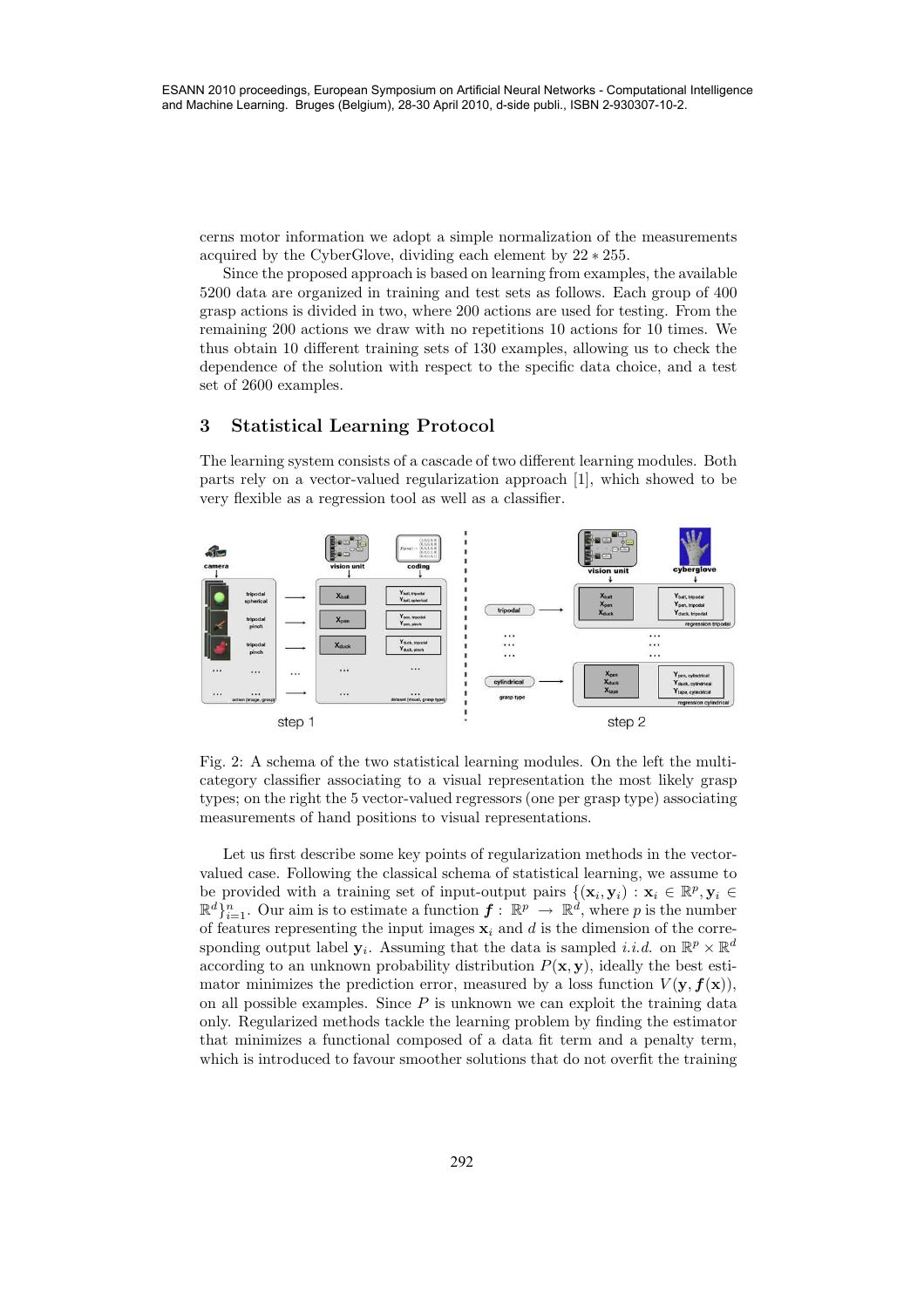data. In [8] the vector-valued extension of the scalar Regularized Least Squares method was proposed, based on matrix-valued kernels that encode the similarities among the components  $f^{\ell}$  of the vector-valued function  $f$ . In particular we consider the minimization of the functional:

$$
\frac{1}{n}\sum_{i=1}^{n}||\mathbf{y}_{i}-\boldsymbol{f}(\mathbf{x}_{i})||_{d}^{2}+\lambda||\boldsymbol{f}||_{K}^{2}
$$
\n(1)

in a Reproducing Kernel Hilbert Space (RKHS) of vector valued functions, defined by a kernel function  $K$ . The second term in  $(1)$  represents the *complexity* of the function f and the regularizing parameter  $\lambda$  balances the amount of error we allow on the training data and the smoothness of the desired estimator. The representer theorem [9, 8] guarantees that the solution of (1) can always be written as:  $f(\mathbf{x}) = \sum_{i=1}^{n} K(\mathbf{x}, \mathbf{x}_i) c_i$ , where the coefficients  $c_i$  depend on the data, on the kernel choice and on the regularization parameter  $\lambda$ . The minimization of (1) is known as Regularized Least Squares (RLS) and consists in inverting a matrix of size  $nd \times nd$ . RLS is a specific instance of a larger class of regularized kernel methods  $[10]$  extended to the vector case in  $[1]$ . More specifically — Fig. 3 — the first module consists of a multi-category classifier. The multiclass problem is transformed into a vector-valued regression problem by assigning to the examples of each class a vector-valued coding. For instance, examples associated with grasp 1 (tripodal) are given the coding  $(1, 0, 0, 0, 0)$ . Given a new example, the classifier will estimate the probabilities associated to each grasp type [1] and return the most probable grasp type or the grasp types whose probability is greater than a fixed threshold. The second module consists of 5 vector-valued regressors, one for each grasp type. Each regressor is trained only on examples that correspond to its specific grasp type. In the testing phase, a new visual representation of a given object is associated to a grasp type by module 1, which in turn activates the corresponding regressor in module 2. The final outcome is a vector estimating the hand posture specific for that (object,grasp) pair. 2938 Estimate the method is the second of the second of the second intelligence of the method intelligence of the second of the method interligence of the second of the method of the method of the method intelligence of t

#### 4 Results

We tested the classification performance of the first module, by considering whether the most probable grasp type returned by the multi-category classifier is at least one of the possible grasp types associated to the given object. The average classification error over the 10 samplings of the training sets is  $6.4\% \pm 1.5\%$ . A more detailed assessment of the grasp classifier is presented in Figure 3. The r.o.c. curve on the left side is computed counting as *false negative* every grasp whose probability is lower than the fixed threshold. Conversely, for computing the r.o.c. curve on the right side, we consider a false negative only when none of the probabilities corresponding to the actual grasp types are greater than the threshold. In order to give a preliminary assessment of the overall system performance, we used a simple Nearest-Neighbor (NN) procedure. For each example in the test set, we computed its NN in the training set according to the Euclidean distance between the estimated and the true hand postures. We then compared